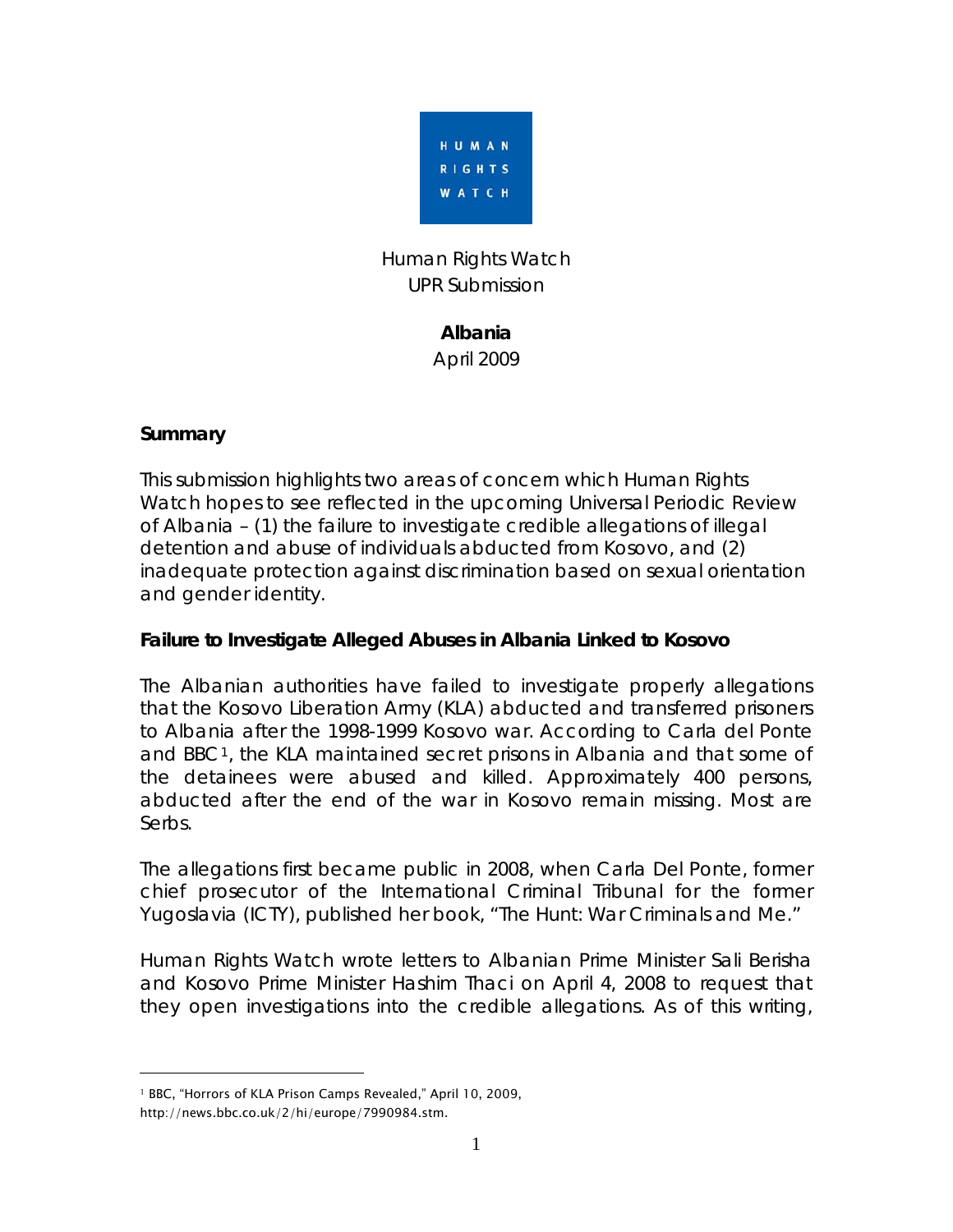neither government has replied, nor have top officials in both places publicly rejected Del Ponte's claims as unsubstantiated and libelous.

The Serbian War Crimes Prosecutor Vladimir Vukcevic has launched an investigation. The Albanian authorities have rejected multiple requests from Vukcevic to travel to Albania to pursue his investigation.

In June 2008, the Parliamentary Assembly of the Council of Europe nominated Dick Marty as rapporteur to investigate the fate of missing Serbs allegedly transferred to northern Albania after June 1999.

In February 2009, HRW raised the issue in person with Albanian Prime Minister Sali Berisha, Deputy Prime Minister Gene Pollo, and other members of the government and National Assembly. Human Rights Watch received an offer to view the copy of the State Prosecutor's file to see what steps the prosecutor had taken in the past. Human Rights Watch formally requested to view the file on March 4, 2009, but, to date, the file has not been provided.

The United Nations Human Rights Committee has made clear in its general comment 31 that article 2 of the ICCPR imposes on states a positive obligation to ensure that those responsible for human rights obligations are brought to justice. The failure to do so can "in and of itself give rise to a separate breach of the Covenant."[2](#page-1-0)

According to Del Ponte, the ICTY received information from "credible journalists" in 2003 that individuals in Kosovo had abducted and transported between 100 and 300 persons from Kosovo into northern Albania after June 12, 1999. The information was consistent with and corroborated the information that the tribunal had developed in house. Human Rights Watch viewed the information the ICTY obtained from the journalists and considers it credible: seven ethnic Albanians who served in the Kosovo Liberation Army, interviewed separately, gave details about participating in or witnessing the transfer of abducted Serbs and others prisoners from Kosovo into Albania after the war.

According to the journalists' information, the abducted individuals were held in warehouses and other buildings, including facilities in Kukes and Tropoje. According to some of the sources, in comparison to other captives, some of the younger, healthier detainees were fed, examined

 $\overline{a}$ 

<span id="page-1-0"></span><sup>2</sup> U.N. Human Rights Committee, General Comment No. 31 on Article 2 of the Covenant: The Nature of the General Legal Obligation Imposed on States Parties to the Covenant, U.N. Doc. CCPR/C/74/CRP.4/Rev.6 (2004), para 15.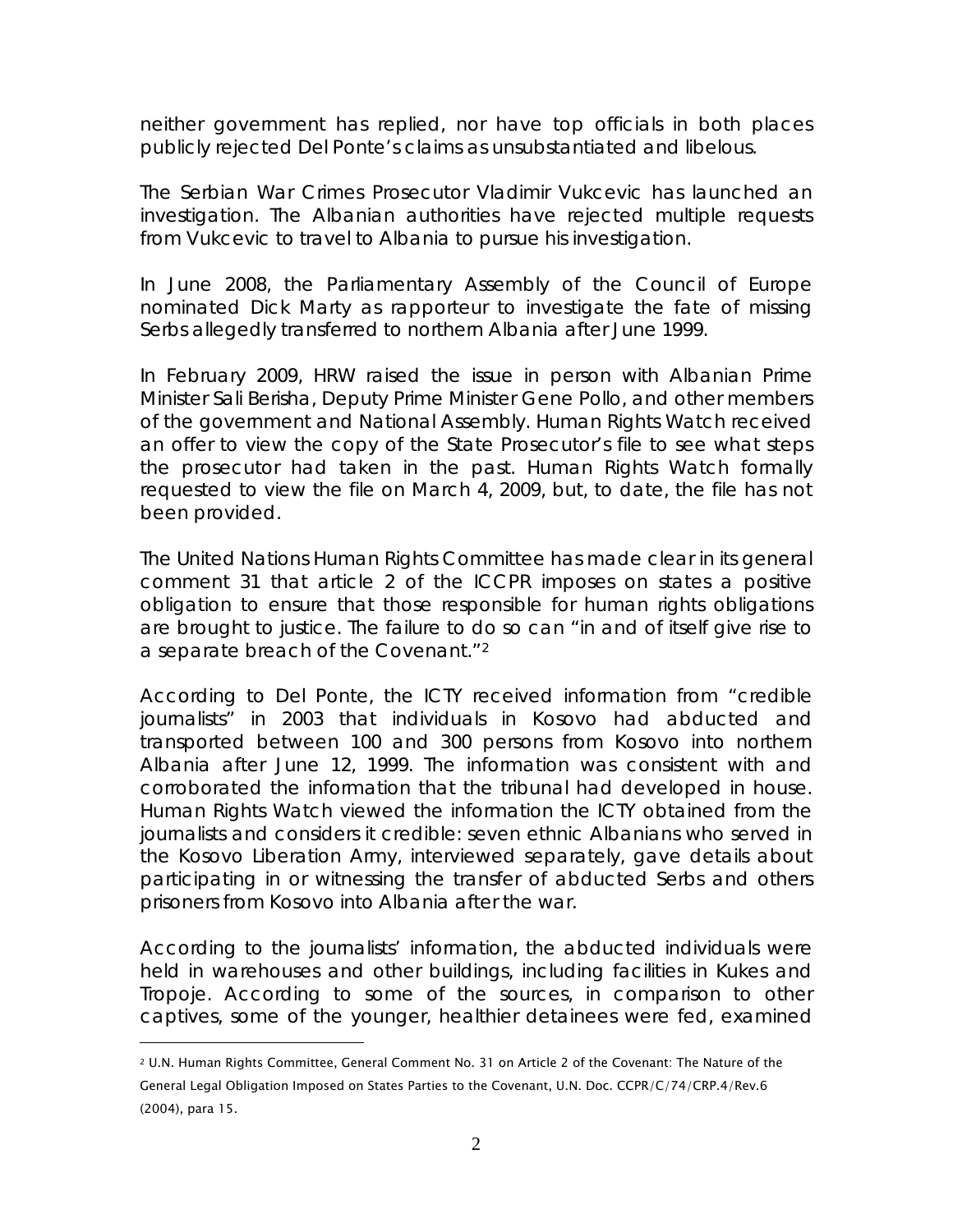by doctors, and never beaten. These abducted individuals – an unknown number – were allegedly transferred to a yellow house in or around the Albanian town of Burrel, where doctors extracted the captives' internal organs. These organs were then transported out of Albania. Most of the alleged victims were Serbs who went missing after the war. But others were women from Kosovo, Albania, Russia, and other Slavic countries.

According to the information obtained by the ICTY, the bodies of some of the abducted individuals were buried near the yellow house and a nearby graveyard about 20 kilometers south of Burrel. Investigators from the tribunal and the UN Mission in Kosovo (UNMIK), accompanied by an Albanian prosecutor, inspected the house in February 2004. The house had been painted white but, in a photo of the investigation site, a yellow strip was visible at the house's base.

According to Del Ponte, near the house investigators found medical equipment used in surgery. Using a chemical spray, the team found evidence of significant blood stains on the walls and floor of one room, except for a clear six-foot by two-foot rectangle on the floor. Two people present during the visit of the ICTY and UNMIK investigators to the house near Burrel have confirmed Del Ponte's account to Human Rights Watch. Human Rights Watch also obtained a copy of UNMIK's official report from the February 4-5, 2004 investigation, titled "Forensic Examination and Assessment in Albania," which largely corroborates Del Ponte's claims.

An ICTY spokesperson confirmed on April 16, 2008 that ICTY and UNMIK investigators had looked into the allegations and visited the house near Burrel, but asserted that they "could not substantiate the allegations and had no further basis on which to proceed in relation to [the tribunal's] jurisdiction."

On April 9, 2009, BBC radio and television released an in-depth investigative report that corroborated many of the allegations first raised in Carla Del Ponte's book. Additional findings about KLA detention camps in Kosovo and Albania were published by the Balkan Investigative Reporting Network (BIRN). According to the reports, based largely on interviews with former KLA members, the KLA maintained a detention facility in the Albanian town of Kukes, and at least 18 captives were killed there, including Albanians and Serbs from Kosovo. The reports were unable to provide conclusive evidence of organ trafficking.

#### **Lustration Law**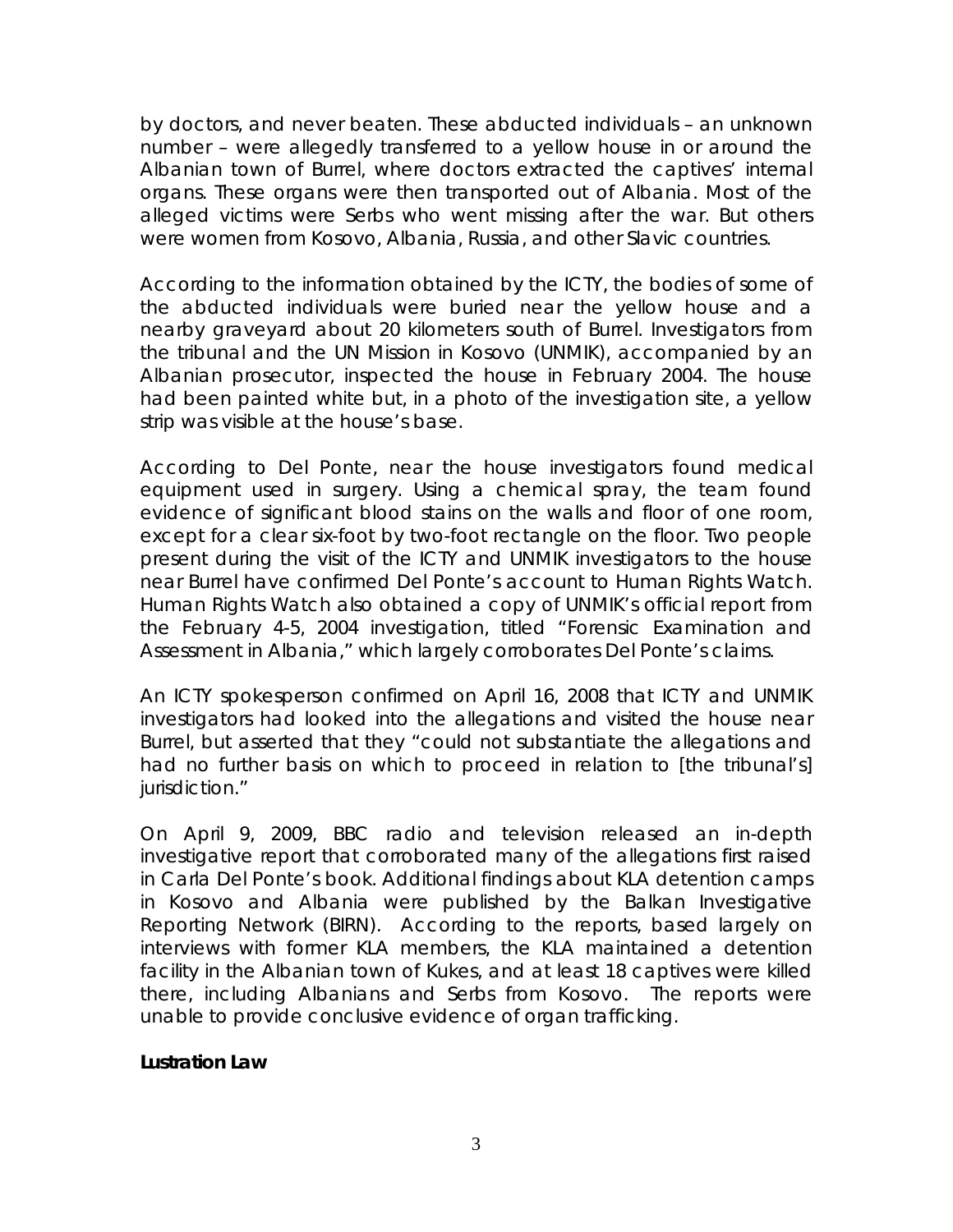Human Rights Watch is also troubled by the so-called "lustration law," passed by the Albanian National Assembly on December 22, 2008. The law "on the lustration of the figure of high functionaries of the public administration and elected officials," bans from government employment those who worked during the communist-era (1944-1990) in the secret police, the judiciary or prosecutors offices.

The law establishes an authority to examine the past of all government officials, including the president, members of parliament, judges extending up to Supreme Court and Constitutional Court, general prosecutors, mayors and diplomats.

The law's adoption was opposed by the Albanian judges' association, the European Union and the Council of Europe. Of particular concern are the broad categories of officials who may be affected, including those currently holding office, as well as the fairness and due process of the proceedings and the severity of the foreseen sanctions. Human Rights Watch is concerned about the law's compatibility with the right to a fair hearing as laid down in article 14 of the ICCPR.

Only Parliamentarians from the ruling Democratic Party voted in favor of the law. Opposition parties are concerned that the ruling party might use the law to remove individuals from office for political purposes, including judges and prosecutors investigating high-profile corruption allegations against top government officials that have arisen in Albania over the past year.

On January 30, 2009, members of the opposition Socialist Party filed a complaint with the Constitutional Court, requesting the law's suspension. The judges' association and the Albanian Helsinki Committee lodged similar complaints, arguing that the law is inconsistent with at least 18 articles of the constitution.

On February 16, the Constitutional Court decided to suspend the implementation of the law pending its decision on the submitted complaints. It also decided to send the law to the Council of Europe Venice Commission for an *amicus curiae* opinion.

## **LGBT rights**

Recent reports documenting human rights violations based on sexual orientation and gender identity in Albania have been published by the European Commission, the Council of Europe's Commissioner for Human